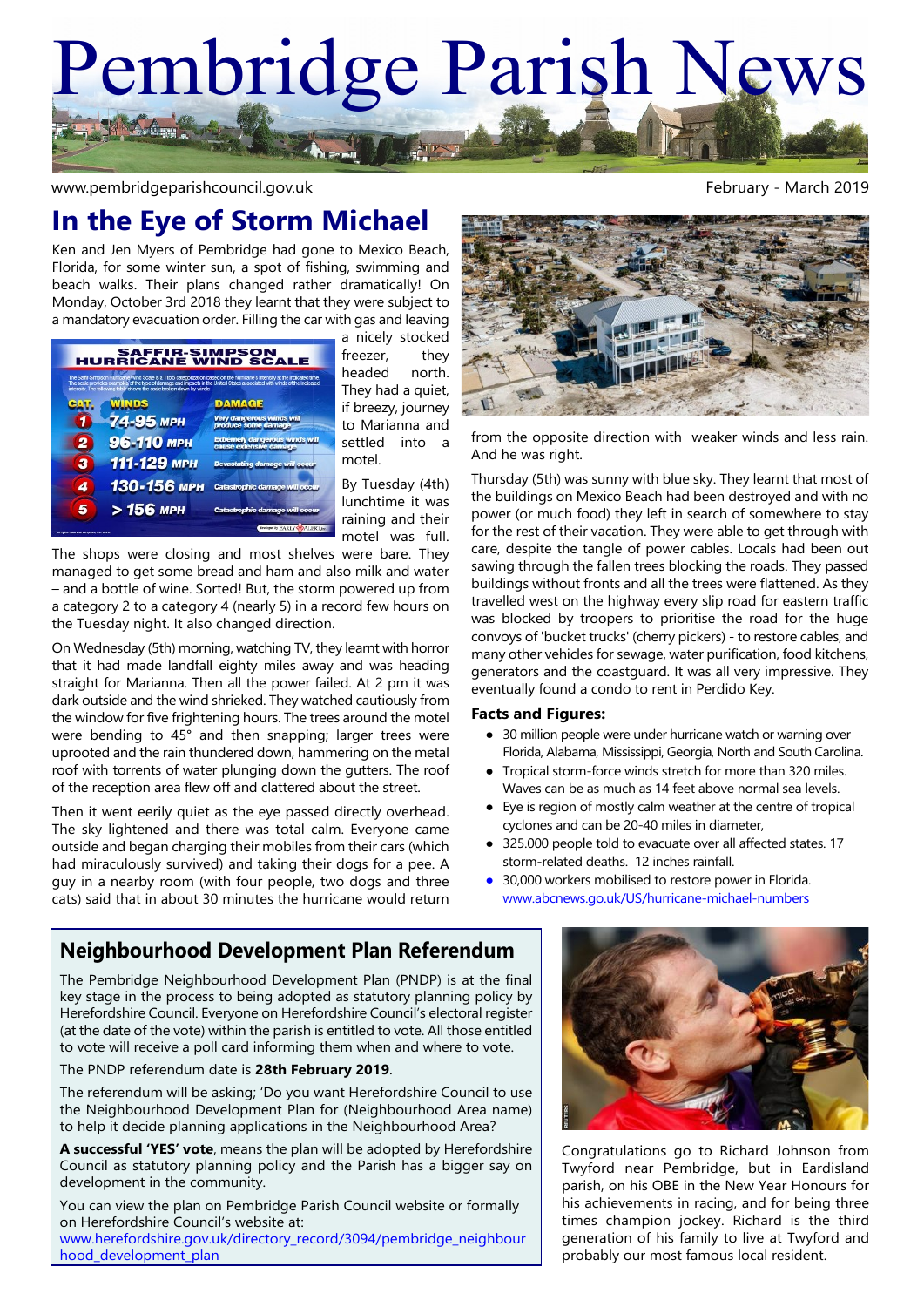# **FEBRUARY**

- 13th WI Afternoon of craft \*  *Wed, 2 pm Village Hall*
- 10th Allotment Society Meeting (see back page)  *Sun, 7.30 pm, New Inn*
- 16th PGNS Coffee Morning All Welcome  *Sat, 10.30 – 12.00 Village Hall*
- 19th Neighbourhood Watch Meeting  *Tues, 7.30 pm – New Inn*
- 24th Film Night 'Hope and Glory' \*\*  *Sun 7.30 – New Inn*
- 26th –WI Tea and Chat at Ye Olde Steppes 3 pm \*

#### **MARCH**

- 10th Film Night 'Momento' \*\*  *Sun, 7.30 pm New Inn*
- 13th WI 'The Cart Shed'. Talk from a local charity.\*  *Wed, 7 pm – Village Hall*
- 16th PGNS Coffee Morning All Welcome  *Sat, 10.30 – 12.00 Village Hall*
- 23rd Quiz Evening.  $£6$  pp inc supper and bar.\*  *Sat, 7 pm, Village Hall*
- 26th **–** WI Tea and Chat at Ye Olde Steppes 3 pm \*
- 31st **–** Film Night 'Stan and Ollie' (TBC) \*\*  *Sun, 7.30 pm – New Inn*
- *\* Details in Arrowvale Messenger*
- *\*\* Booking Richard Goddard 01544 387571*

## **Kingspan Insulation**

#### **Awarding innovation.**

Innovation is integral to what we do here at Kingspan Insulation and our research teams are constantly working to find creative new solutions for the construction industry. As you might imagine, this is a process that needs to be managed carefully. In 2015 we chose to invest in a resource management software called Planview Enterprise 12 to help support our new product development efforts. Amongst other benefits, this technology gives our research teams across the globe a 'single point of truth', allowing them to check that no one else is already working on their planned solution.

 With the help of this software, we've been able to introduce a whole range of new products in the last couple of years. Just this September we launched our cutting edge Thermataper K range of tapered insulation for flat roofing applications. We then saw the hard work of our local staff, who've helped to oversee this system, recognised in October when we picked up the Regional Chamber Award for the Best Use of Technology.

We are still looking to get your feedback on the sustainability work we carry out at our site.

If you can spare a few minutes to fill in our survey we would really appreciate it:

https://www.surveymonkey.co.uk/r/3WQS7SY

Additionally, don't forget the application deadline for the Kingspan Insulation Community Trust is 31st of Ma[r](http://www.kingspaninsulationcommunitytrust.org)ch 2019. You can find all the information you need at: www.kingspaninsulationcommunitytrust.org

## **Diary Pembridge Village Hall Bookings**

Please contact Lizzie Sharpe 01544 388488 for any enquiries

**WI** Meets every month on the 2nd Wednesday. Contact Marguerite Fothergill 01544 388279 margueritefothergill@gmail.com

#### **Pembridge Film Nights at the New Inn.**

All films begin at 7.30 prompt. Check the Flicks in the Sticks website for more details and for online booking, or phone 01544 387571 to book your seats. We are limited to 30 people so don't leave it too late! Phone before travelling a long way to be sure the film is showing.

Sunday Feb 24th "Hope and Glory" (15) *Classic comedy-drama of growing up in the suburbs during World War Two - Golden Globe Best Picture*

Sunday Mar 10th "Memento" (15) *One man's battle with a lost memory which many critics see as one of the best thrillers of the new century*

Sunday Mar 31st "Stan and Ollie" (TBA)

*Only just released in cinemas, and critically acclaimed, so we're lucky to be able to show this engaging story of their later years*

**Neighbourhood Watch Scheme:** A group of village volunteers meet quarterly to discuss any issues and hear a report on the county's crime from a representative from the Community Police team. The meetings last about an hour and a half and all are welcome The next one is Tuesday, 19th February, 7.30 pm in the New Inn.

#### **MacMIllan Coffee Morning**

Held in October 2018 at The Old Chapel raised £300. Many thanks to all those who contributed.

#### **Launch of Pembridge Map Tapestry. 24 – 27 May (Bank Holiday Weekend).**

There will be walks and talks, 'I-Spy' treasure hunts, stalls and displays around the church and the school is putting on a pageant. There will be a concert in the church on Saturday evening, other events on Sunday and hopefully a ceilidh with a band and caller on Monday. Put this in your diaries and invite all your friends!



The commemorations of the centenary of the ending of World War 1 were concluded with the planting of Verdun Oak saplings on the straight mile at Bearwood. The planting involved members of the local Royal British Legion Branch, Pride in Pembridge Group and some representatives of the families of those who lost their lives. Organised by Tony Norman with acorns taken from the Verdun Oak in Pembridge they will make a dramatic feature of commemoration for future generations to remember.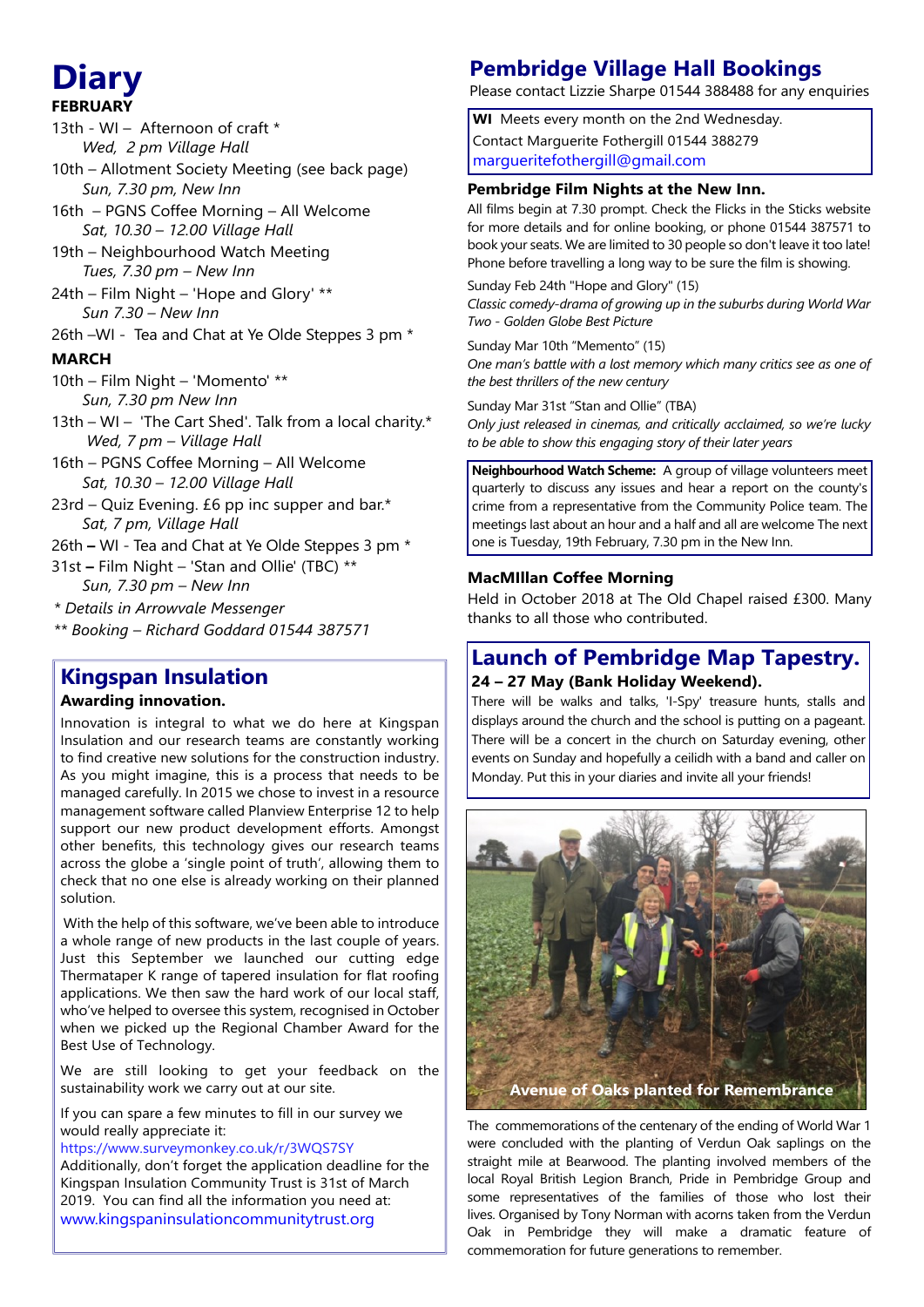## **Pembridge Parish Council**

## **From your local County Councillor Roger Phillips rjphillips@herefordshire.gov.uk**

#### **2018 Village Traffic figures**

In 2005 working with my colleague from Eardisley we had installed grey monitoring boxes which record every day the number, type and speed of traffic through our main villages .Every year I report the October figures to my Parish councils in full ( including speed and timings) and summarise the number and type of vehicles in my updates. I separate the motorcycles, cars and cars and trailers in one category and HGVs, small trucks, large vans, tractors and Buses in the another section. I choose October as it also reflects a busy time of year agriculturally and have included the 2006 figures Important also to remember that the grey box in Pembridge is sited on the west end so traffic from Bridge street turning east is not recorded.

| The 2018 October traffic figures over a month period was:           |
|---------------------------------------------------------------------|
| Shobdon 4,240 vehicles per day with 21% (944) being larger vehicles |
| Eardisley $4.197$ vehicles per day with 24% (1011)                  |
| Pembridge 2,633 vehicles per day with 26% (740)                     |
| Lyonshall 1.988 vehicles per day with 18.5% (369)                   |

#### **Lawton Crossroads – Accident black spot**

Those of you who travel to Leominster via Eardisland will know of the long history of collision problems at this junction. I have been working with officers on a proposal to introduce a "rural roundabout " and change the traffic priority status of each highway so all traffic has to give way. Whilst the last minor works implemented during 2016 appear to have addressed recent issues, Kingsland Parish Council wants to divert all the HGVs from Cobnash to this junction. We therefore need to consider a physical solution that addresses the alignment and slightly "unusual" traffic patterns / behaviours that exist and reduce the risk of accidents.

The roundabout will be flat, ( the cost of a full scale roundabout is too prohibitive), at road surface level and 14 feet across to accommodate all current movements for all sizes of vehicle, whilst remaining within the existing highway land constraints . It will have a strong visual presence for all approaches, in order to influence driver behaviour. Covered within a speed limit it will have block patterned and red surfacing, kerbed refuges, frequent yellow backed signs, with solar powered bollards.

## **Parish Council News**

#### **Village Christmas lights**

Another Christmas passes by and Pembridge is once again the talk of the County for its super lights display. This only happens because of hard work, good organisation plus financial support from the Parish Council. Thanks to that band of hard workers who help put up the trees, keep them up and clear them away! You are all real stars!

#### **Parish Mowing Contract Renewal**

It is now time for the Parish Council to renew the annual contract for mowing of grass throughout the village, including the millennium meadow and the village green. If you are interested in tendering for the work you must have public liability insurance for £5M and the necessary equipment to provide a regular mowing and strimming service. Please contact the Parish Clerk for further information. All tenders to be received before end February. Email clerk@pembridgeparishcouncil.gov.uk

#### **Parish request for Precept**

At the December finance meeting, Parish Council agreed to hold the precept at its current level. The Parish Council is still expecting to further absorb more services as Herefordshire Council reduces its budgets and support. This year lengthsman and footpath work across the parish will be solely funded from the precept. A request for £24000 has been submitted to Herefordshire Council for the Parish requirements for 2019-20.

#### **Lengthsman work**

During the winter months, the lengthsman will work to maintain ditches and drainage issues throughout the parish, he will also be repairing and clearing pathways across the parish. If you find any areas where work is required, please contact the Clerk Rebecca Bissell. email: clerk@pembridgeparishcouncil.gov.uk

#### **Report all highway or footpath issues straight onto the Herefordshire Council website**

If you find a pothole or footpath problem anywhere in Herefordshire you can report it on Herefordshire Council website. All reports are logged and updated immediately onto the council's database. If you would like to report a pothole log on to www.herefordshire.gov.uk and navigate through the transport and highways section.

#### **Next Parish Council Meeting Dates:**

Wednesday February 20th - Ordinary Meeting in the Parish Hall 7.00pm

Wednesday March 20th - Ordinary Meeting in the Parish Hall 7.00pm.

#### **Food Bank.**

Please don't forget the food bank collection bank located at the back of the church. Unfortunately there is a large demand for non-perishable items and toiletries for an ever growing number of people who are finding it hard to fund these items for themselves. The items are taken regularly to the collection point in Kington, where they are administered by a team from the Kington churches after referrals by appropriate agencies.

**\_\_\_\_\_\_\_\_\_\_\_\_\_\_\_\_\_\_\_\_\_\_\_\_\_\_\_\_\_\_\_\_\_\_\_\_\_\_\_\_\_\_\_\_\_\_\_\_\_\_\_\_\_\_\_\_\_\_\_\_\_\_\_\_\_\_\_\_\_\_\_\_\_\_\_\_\_\_\_\_\_\_\_\_\_\_\_\_\_\_\_\_\_\_\_\_\_\_\_\_\_\_\_\_\_\_\_\_\_\_\_\_\_\_\_\_\_\_**

**The 2018 October traffic figures over a month period was: 2006 figures, average over 4 months:** 4,425 per day, 19% (841) being larger vehicles 4,271 per day, 19% (811) being larger vehicles 2,332 per day, 19% (443) being larger vehicles Lyonshall 1,988 vehicles per day with 18.5% ( 369 ) 2,056 per day, 17% (350) being larger vehicles